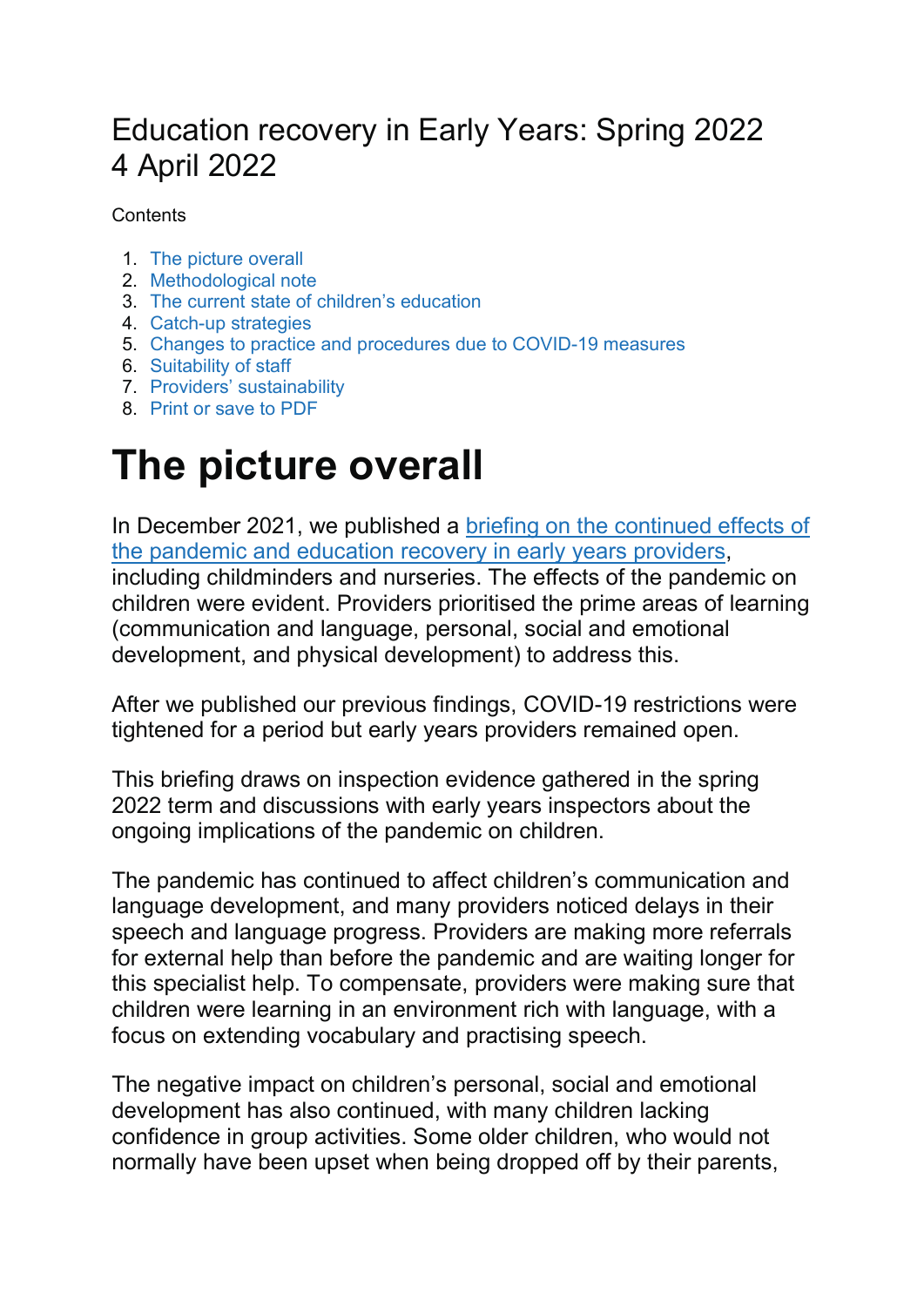were still unsettled after a period of attending settings regularly. Consequently, providers were focusing on helping children to express how they feel and had made more opportunities for children to socialise in larger groups as restrictions lifted.

Some providers continue to notice delays in babies' physical development. Several have increased the amount of time children spend on physical activities, both indoors and outdoors, to develop their gross motor skills.

All providers have made changes to their procedures since the start of the pandemic, and some of these remain. For example, most no longer expect parents to enter the premises when dropping off or collecting children. While this can mean children develop independence in tasks such as hanging up their coats, it can also mean parents and providers miss opportunities to share in-depth information.

Providers have adapted the ways they keep parents informed and involved in their child's progress throughout the pandemic. For example, some have used digital methods, such as video calls and secure messaging platforms, and telephone calls to contact parents. A few providers have also sent parents photographs of their child learning.

Providers reported difficulties retaining high-quality staff. This has left some providers with fewer skilled practitioners. These difficulties have affected the quality of teaching and the implementation of catch-up strategies. To compensate, many providers have encouraged staff to complete online training and, in some cases, specialist training, such as in techniques to support speech and language development.

Some providers are concerned about their long-term sustainability given the fluctuations in the number of children on roll. However, not all providers are equally affected by this.

## Methodological note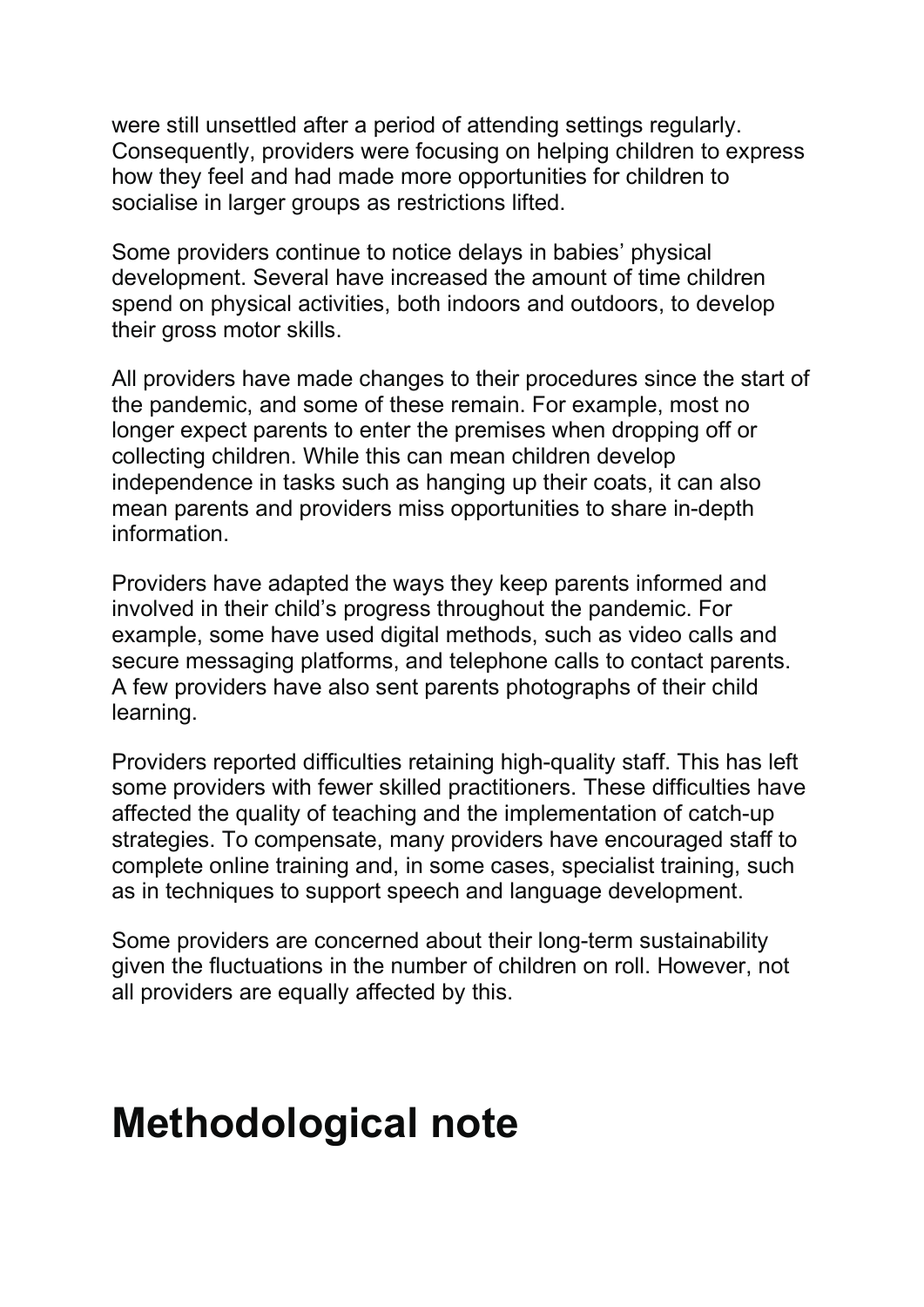In this briefing, we use evidence from routine inspections and focus groups with early years inspectors to show: 

- how the pandemic continues to impact on children's learning and development
- how early years providers are helping children to catch up
- how COVID-19 measures in place during the spring term (before the change in government guidance) affected children
- how sustainability, including staffing, has been affected by the pandemic

The briefing is based on evidence collected during inspections of 70 early years providers between 17 January and 4 February 2022. This included 38 childminders and 32 nurseries. This is around 10% of all early years inspections carried out during this time.

We looked at a sample of inspections, so we cannot assume the findings to be representative. However, overall they illustrate the impact on learning and the approaches that providers were taking.

This briefing also draws on 4 focus groups and 1 interview with early years inspectors, involving 21 inspectors. This number is small, meaning that findings are not conclusive. However, they help to triangulate and enrich findings from the inspection evidence.

## The current state of children's education

## Levels of staff absence

Between January and mid-February 2022, around 4% of early years inspections were deferred for COVID-related reasons. Information from deferral requests shows how the pandemic continues to affect early years providers in different ways.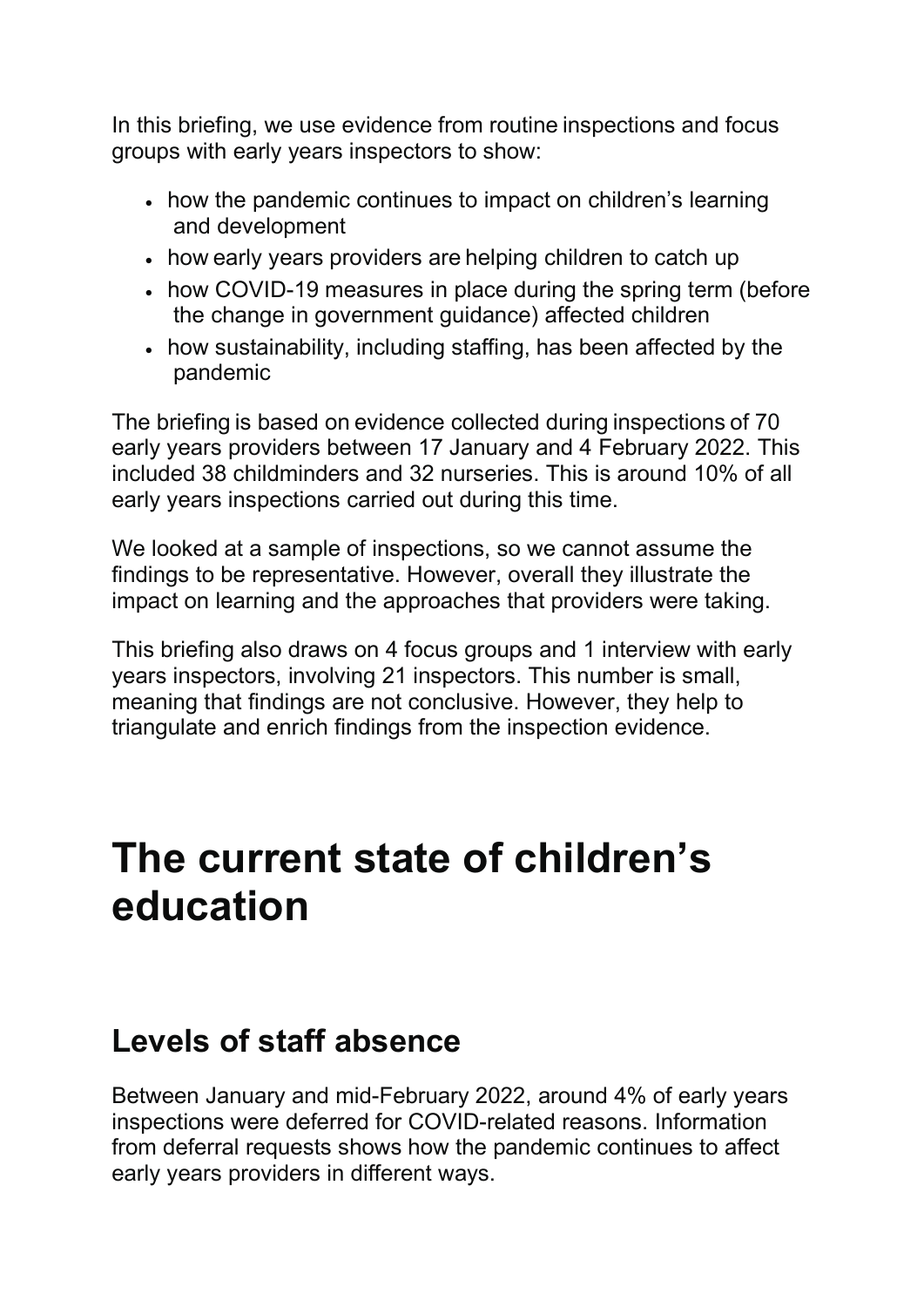During this time, some childminders needed to close temporarily due to testing positive for COVID-19. Some nurseries were closing or merging rooms, stopping certain elements (such as sessional provision for children) or closing completely due to COVID-related staff absence. Nursery staff, including management teams, were moved around to cover rooms in nurseries to ensure that ratio requirements were met, with some providers relying on a large proportion of bank staff to remain open. Staff members also temporarily took on additional duties, such as cooking, due to other staff members testing positive.

## Impact on children

Many providers reported that there are still delays in babies' and children's speech and language development. For example, some have noticed that children have limited vocabulary or lack the confidence to speak. Also, some babies have struggled to respond to basic facial expressions, which may be due to reduced contact and interaction with others during the pandemic.

Children have missed out on hearing stories, singing and having conversations. One provider commented that children appear to have spent more time on screens and have started to speak in accents and voices that resemble the material they have watched.

A few providers felt that wearing face masks continued to have a negative impact on children's communication and language skills. Children turning 2 years old will have been surrounded by adults wearing masks for their whole lives and have therefore been unable to see lip movements or mouth shapes as regularly. Some providers have reported that delays to children's speech and language development have led to them not socialising with other children as readily as they would have expected previously.

Many providers reported an increased wait for external services for children needing additional support, such as speech and language therapists. Some providers said parents who could do so had paid for private speech and language therapists to get support immediately. Those who could not afford this have faced longer waiting times, of up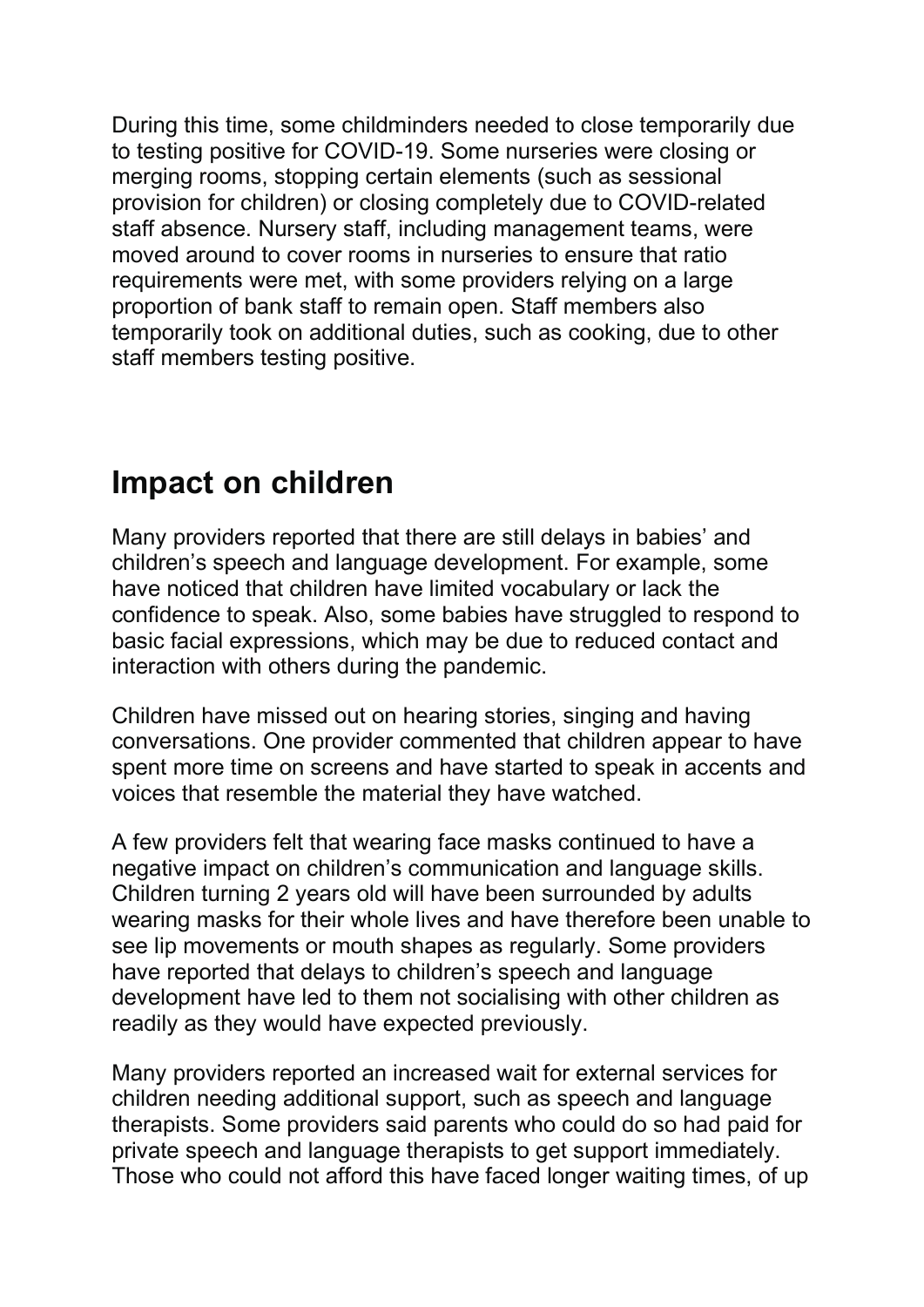to 9 months in some local authorities, before specialist help had become available.

Personal, social and emotional development continues to be affected. Children were lacking confidence and were shy in childcare settings, especially when taking part in group activities. Even older children who would have usually settled were still upset when dropped off. Providers reported that babies were particularly anxious and not used to seeing different faces. Children's social and friendship-building skills have been affected. Some providers reported that toddlers and pre-school children needed more support with sharing and turn-taking.

There continues to be an impact on children's physical development. There were delays in babies learning to crawl and walk. Some providers reported that children had regressed in independence and in self-care skills.

## Impact on children eligible for funding at age 2

We found that funded places for 2-year-olds have not been used as much as before the pandemic. [footnote 1] Throughout the pandemic, fewer parents sent their children to childcare settings, even for funded time.

This means that some children who would usually be in early years provision have stayed at home. Many of these children are already identified as being the most disadvantaged. Providers said that some of these children's parents had missed out on educational opportunities themselves, and so may have struggled to see the benefit of their children returning to early years education.

However, providers have been encouraging parents to send their children to their setting, both for early education and for wider social development, even if parents were at home more than they had been previously. For example, we heard of a provider talking to parents in a local town to explain the opportunities and spaces available for their children. If these parents do not take up funded places, their children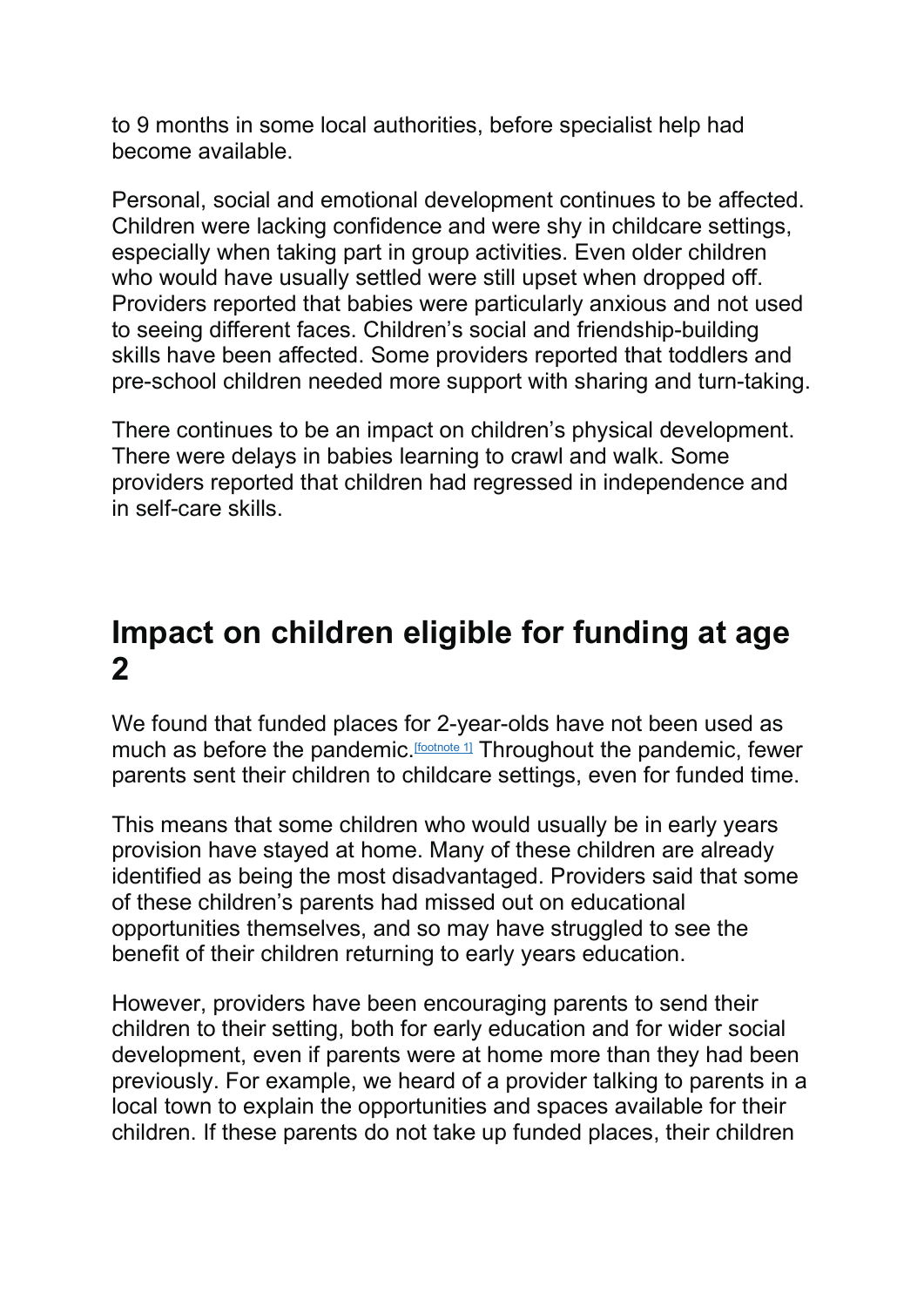will not start early education until they are at least 3 years old, which could affect their later learning.

# Catch-up strategies

Children's communication and language skills and their personal, social and emotional development have been two of the main curriculum priorities during the pandemic.

We know that good-quality providers and staff know the children well. They have identified the gaps in children's knowledge and addressed any areas of concern effectively. Staff have liaised with parents to identify children's starting points and possible gaps that they may need to fill. We found that in some early years provision, children have caught up. However, in poorer-quality provision, children have struggled to catch up. Many of these providers cited the COVID-19 pandemic as the reason.

## Communication and language

To address delays in communication and language development, staff have continued to emphasise speech and language in all planned teaching activities. They also continually introduce new words into children's vocabulary. Staff have been encouraging children to talk about what they are doing in activities and about what they can see and feel.

Many providers have continued to focus on interaction. Staff have encouraged children to use their increasing vocabulary and knowledge in role play, where children could use their imagination. Providers have extended opportunities to listen to stories and introduced singing on an ad-hoc basis, based on seeing children do this during playtime. Staff have encouraged speaking by reading and talking to the children. They have also encouraged children to talk to others. They repeated and modelled language consistently, using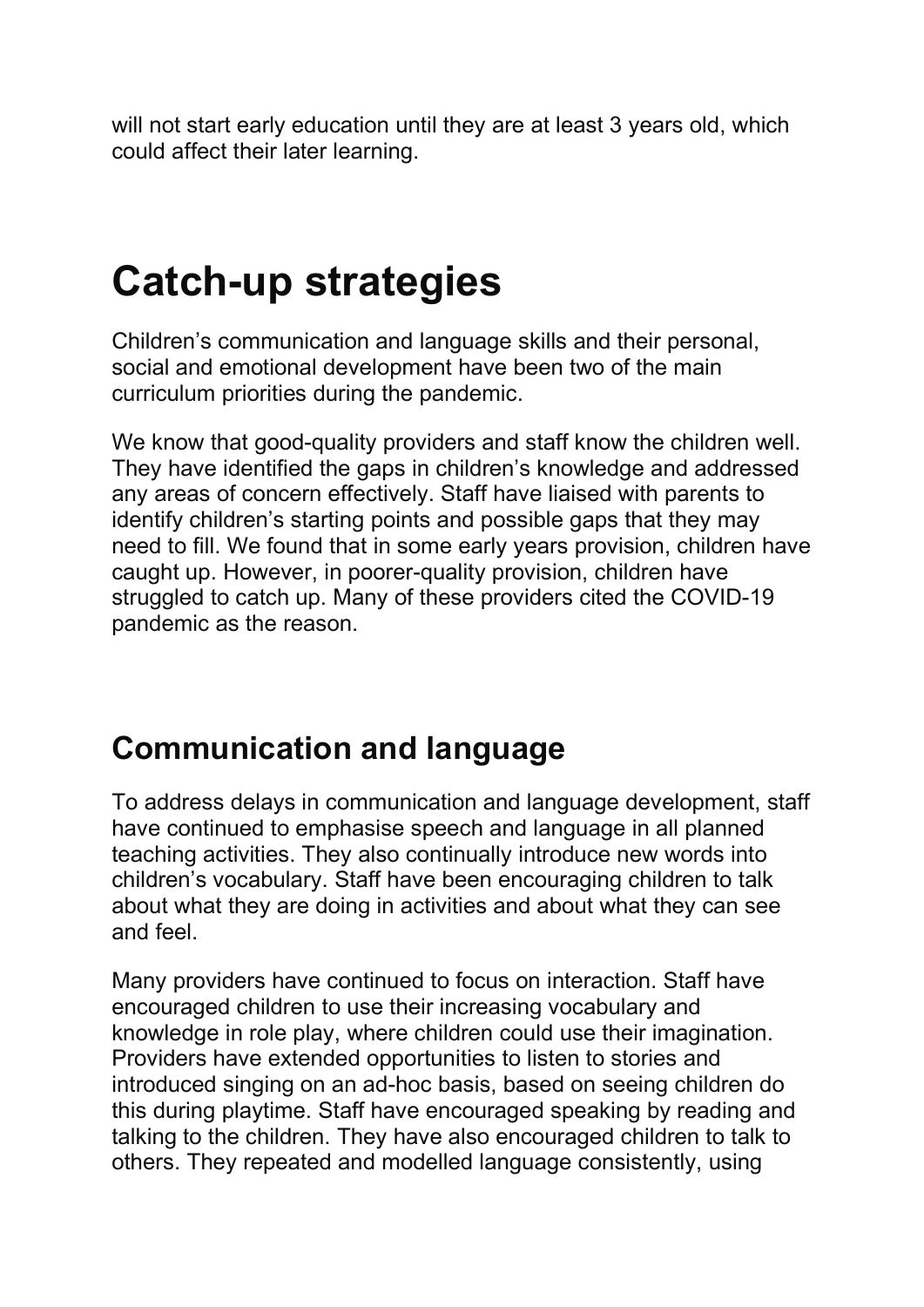clear words and signs in interactions with children to support their language acquisition.

To help children catch up, some staff have received additional training on language development. A few providers had developed innovative ideas to improve children's speech and language and had partnered with parents to deliver initiatives. One provider shared learning between home and nursery through a 'chatter group' using a shared communication and activity diary. This provided consistency of strategies and opportunities between home and at the provision, to enable children to develop their communication skills.

Providers also held speech and language sessions for children who had fallen behind or who had underdeveloped communication skills. Some children had received small-group and targeted individual intervention (such as a programme for 3- to 4-year-olds with delayed language development) and their speech had improved. Many providers stated that waiting times for speech and language therapy were now very long, with consequent delays in assessing children and starting interventions.

## Personal, social and emotional development

We were told that many children still lacked confidence and were shy when they attended early years provision and took part in group activities. Some older children, who would usually have settled after a short period of regular attendance, remained upset at being dropped off.

Staff encouraged children to express how they were feeling. Some providers did this, for example, with 'emotion cards'. These are cards with pictures of children on them displaying different emotions through their facial expressions, with the word to describe the emotion next to the picture. When children cannot verbalise how they are feeling, they can instead point to a card that displays their feelings. In one provider, all children were encouraged to share how they were feeling on a board. Some children were using lots of different ways to express their emotions, such as through music, dance and using props. More providers were teaching children breathing techniques to help them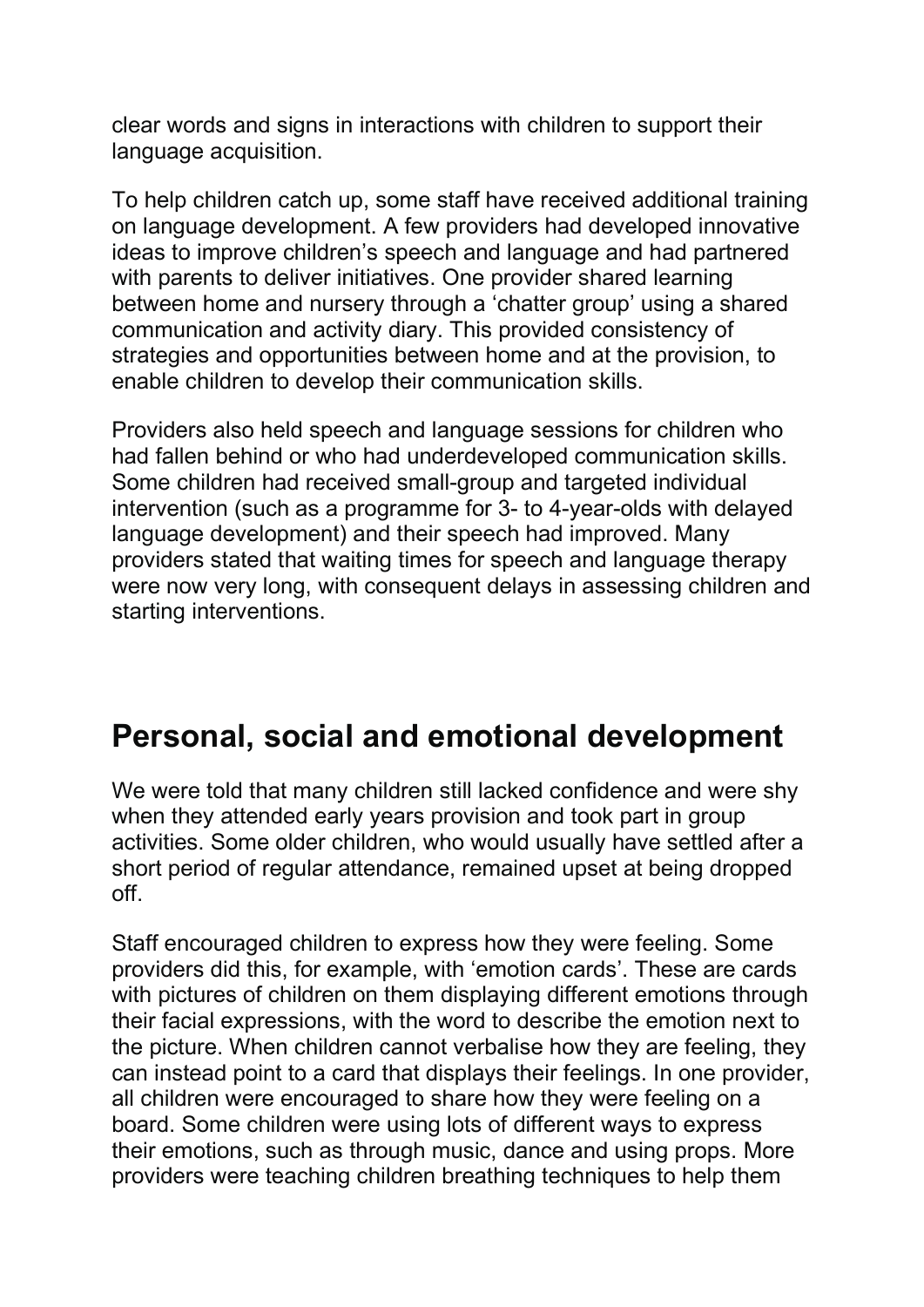calm down. Some providers had bought additional resources, such as puppets and books about emotions.

Providers reported that these activities have helped children get used to being in an early years learning environment. Babies have been particularly anxious and have needed more reassurance from staff to cope with seeing different faces.

Children's social and friendship-building skills have continued to be affected. Children have had less social interaction, so their social skills are less well developed than they would have been prepandemic. To address this, many childminders had resumed taking children to community groups. They were providing as many experiences as possible for children to mix with others and build confidence in social situations. Some providers have introduced quiet spaces for children who were not confident mixing with others, and have then gradually introduced them into a bigger room with their peers.

Some providers had noticed that toddlers and pre-school children continued to need more support with sharing and turn-taking. For example, some children were finding it difficult to cooperate in a group and to share toys, and they were unhappy if they did not get their own way. Providers have worked hard to provide activities that involve turn-taking, sharing, listening to other people, responding appropriately and having a conversation. Some providers were continuing to do more smaller group work to address this area of need.

A temporary reduction in numbers of staff (due to COVID-related illness) and children's key workers being absent have made it difficult to manage children's behaviour in some providers. For example, children's knowledge of expectations and how to behave appropriately, such as knowing when it is acceptable to use loud voices and knowing to walk when indoors, is less good than prepandemic. This has hindered some children's learning.

#### Physical development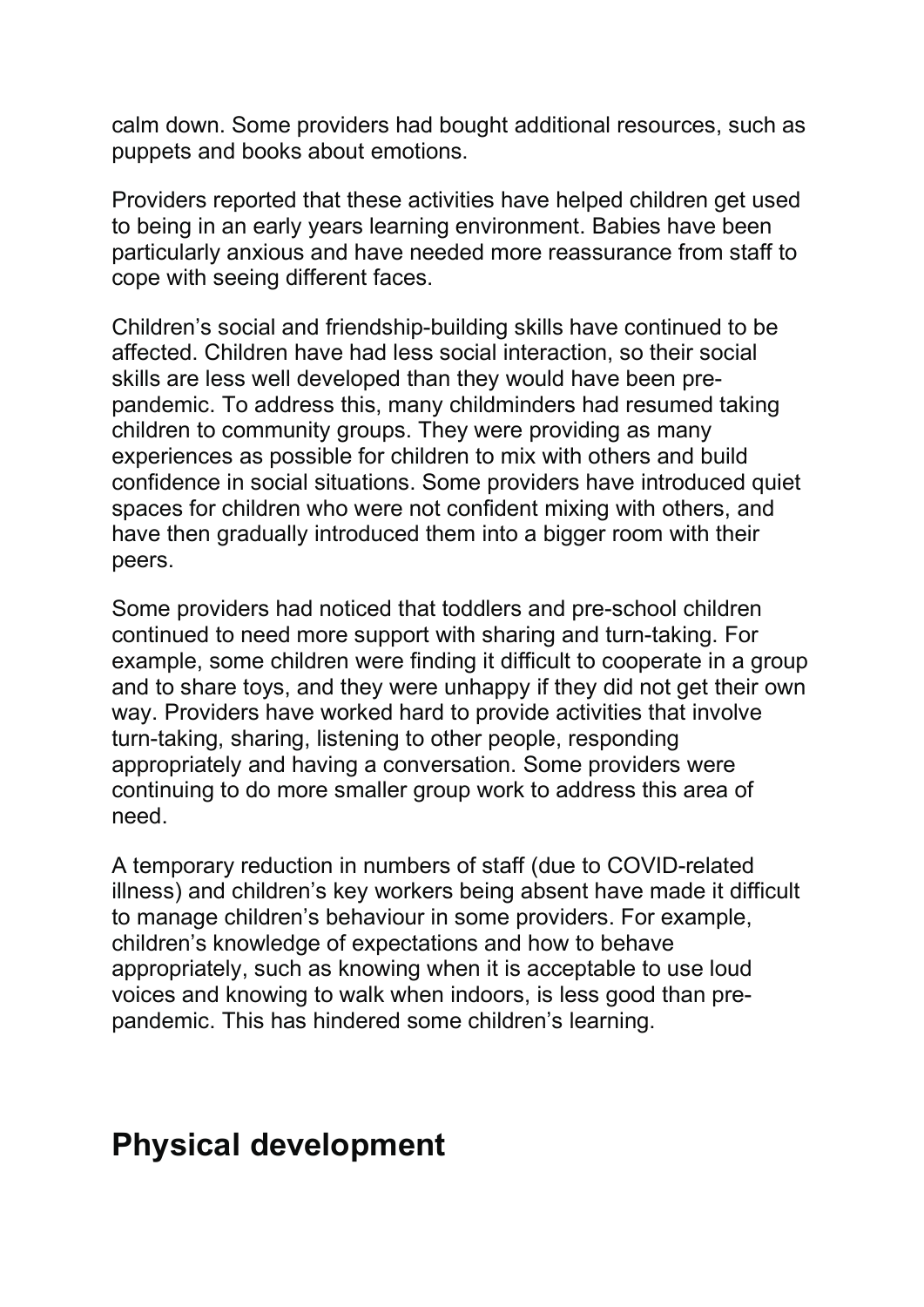Some providers have continued to notice delays in babies' physical development, such as in crawling and starting to walk. Providers recognised that some children have had fewer opportunities for physical exercise and outdoor play.

As a result, providers have improved outdoor provision with more variety of activities to develop gross motor skills. They have increased the amount of time children spend outside and are recognising the wider health and well-being benefits. They have been taking children on more frequent visits to different outdoor environments, such as local parks and woods.

They have also been offering a wider range of indoor activities for children's physical development. Childminders have been taking children to soft play centres for physical development and also to give them experiences that they are likely to have missed out on during the pandemic. However, some providers have been offering different activities to reduce the chance of children infecting each other. For example, some have used indoor soft play areas less and have substituted this with more outdoor play.

Some providers reported regression in children's independence and self-care skills. For example, more children needed help putting on their coat and blowing their nose. Providers have responded to this by building in extra opportunities to practise these skills. An increasing number of providers were concerned that fewer children have learned to use the toilet independently. This means that more children may not be ready for school by age 4. Providers are also concerned about obesity and dental health. They have focused on providing wellbalanced and nutritious meals and increasing time for physical activity to tackle these problems.

## Changes to practice and procedures due to COVID-19 measures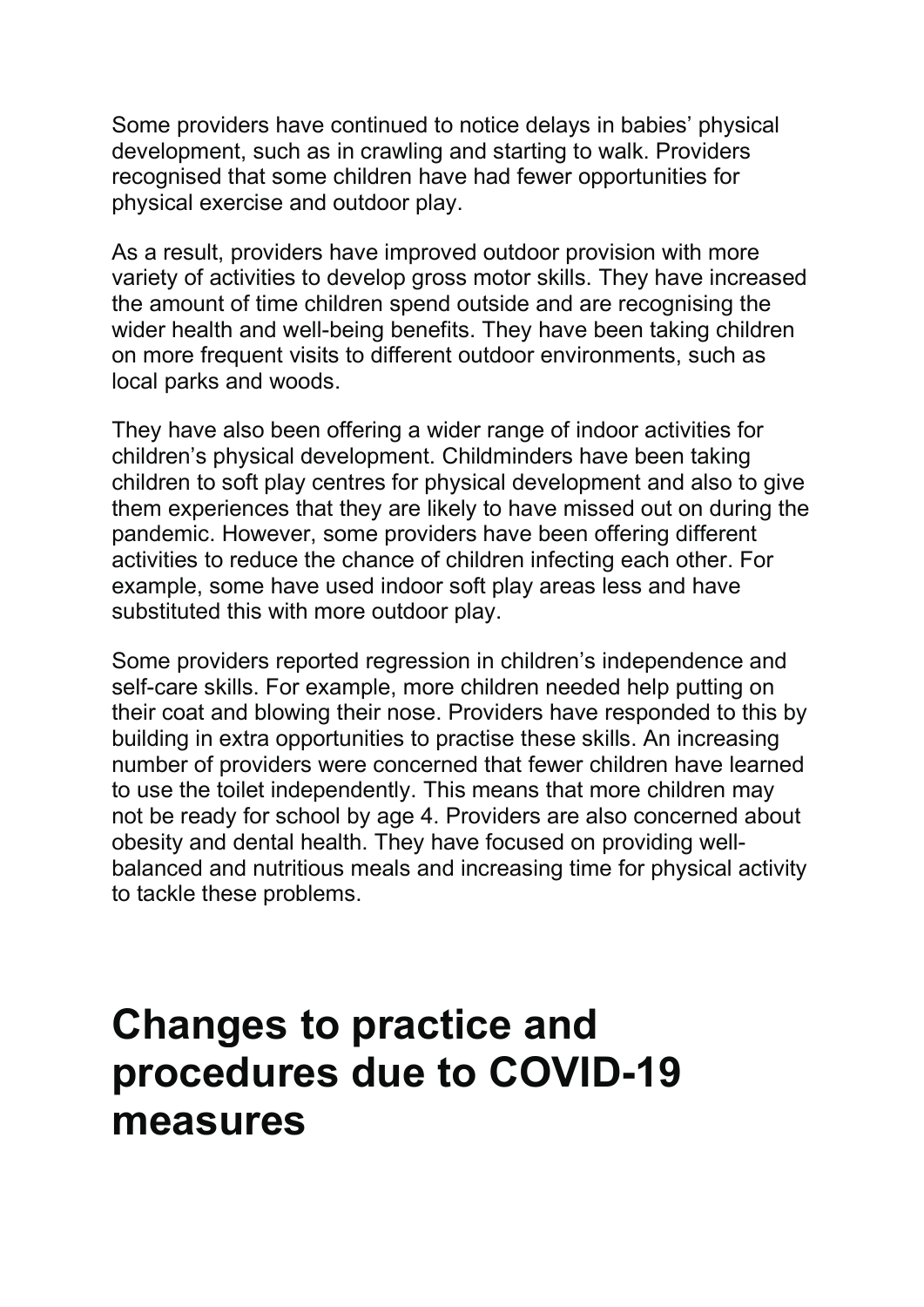All providers made changes to practice and procedures to comply with COVID-19 guidance. Some would like to retain COVID-19 measures, which were formally lifted in February 2022, while some have started to revert to pre-pandemic practice. A few providers have started to allow parents to come in regularly but have introduced one-way systems, set a limited time for them to come in and/or asked them to wear masks.

## Parents entering premises

In most early years provision, parents have not been allowed to enter buildings to drop off or pick up their children. Instead, they have dropped them off and picked them up at the door or gate. This means that parents whose children started attending after the start of the pandemic may never have been inside the premises. This has led to some parents not knowing or seeing their child's key person.

Providers say that they found it easier to settle children on arrival each day without parents on the premises. They state that children have gained independence since the new measures, for example they have been hanging up their coats and bags themselves, rather than parents doing this for them. While these benefits are noted, it is important that providers consider the impact of keeping this measure in place, on both children and parents. For example, there will be an effect on the quality and quantity of information that staff can gather, such as a child's likes and dislikes and what the child already knows or can do, when the child, parent and practitioner are not all in the same place at the same time. Opportunities for important conversations could be missed. In a few cases, where early interventions could have helped children, they have been missed because parents and staff have not had the routine conversations that they usually would.

Some parents have been eager to see their child's learning environment but have not been able to go into the provider's premises to see their child's learning in action. Parents also expressed concerns that they cannot see changes that the provider may make or notice any safeguarding issues inside the premises. Despite this,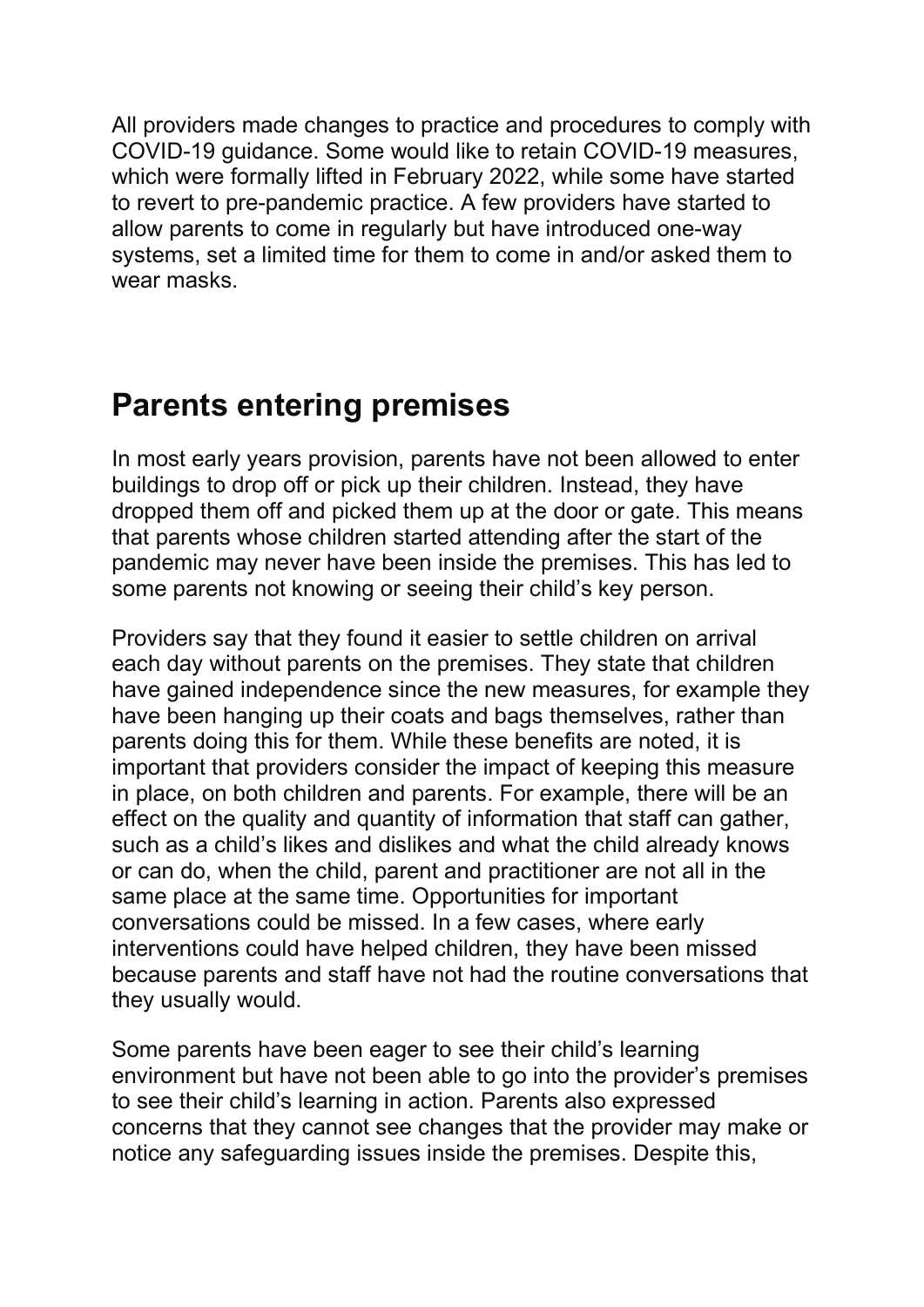many parents have accepted that this is how it will continue as a way to minimise infection risks.

Some providers allowed parents to come in on specific occasions, for example to discuss something about the child in private or for parents' evenings.

## Settling-in for new children

Providers have adapted the way they carry out settling-in sessions for new children. Parents with older children have found the settling-in process for their younger children harsh in comparison.

Most providers allowed parents to come in for shorter settling-in sessions or used outside spaces for more sessions. For example, they used the provider's garden or local park for longer settling-in sessions. Providers have also used video calls alongside, or in place of, in-person discussions to share relevant information with parents and carers. A small number of providers observed children during settling-in sessions to help identify a key person for them with whom they could build a good relationship.

Several providers have been flexible in their approach to settling-in sessions and were driven by the needs of the child. A few providers have been flexible with timings for when children returned after lockdown or a period of illness to help them settle back into childcare.

Children who started early years provision during the pandemic have typically taken longer to settle in than previous cohorts. For example, providers report that babies starting since the pandemic have high levels of anxiety and are having to get used to seeing different people. Also, staff can see a difference in the children who have joined during the pandemic and not had the social interactions that would normally be expected.

### Partnerships with parents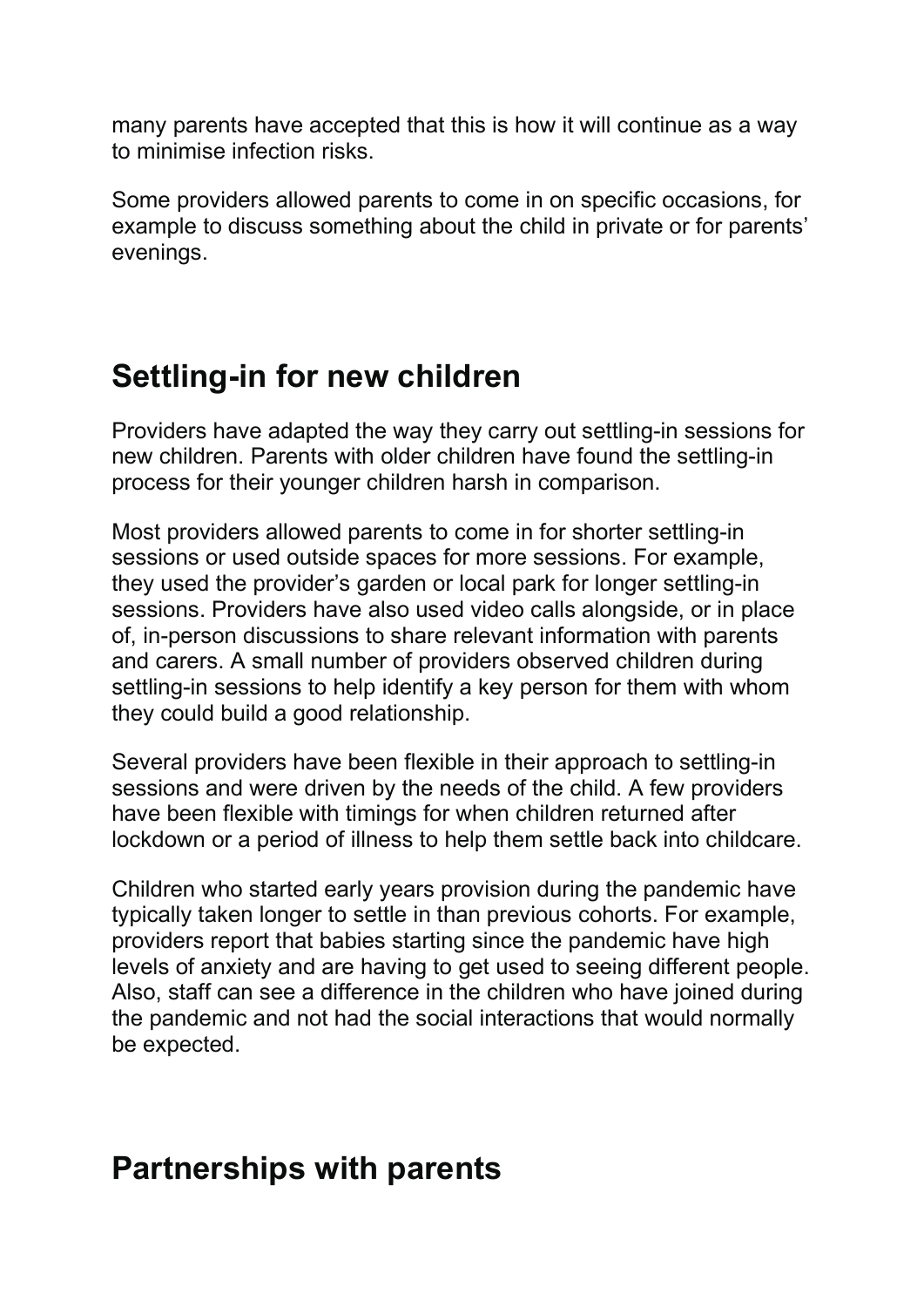Providers recognised that building strong relationships with parents and carers remains essential for children's learning and development. Although many providers suspended in-person meetings between parents and the child's key person, most replaced them with online or phone meetings. Some parents reported that, although they could not enter the provider's premises, regular communication with staff has been good.

Providers have increased the use of digital platforms and methods to send information to parents to compensate for more limited physical access to premises. They have increased the use of encrypted social media apps to share pictures with parents, as they know most parents will have these apps on their phones. Even when children have had to stay at home, providers have maintained communication with parents and children by telephone, text messages and information-sharing apps. For some providers, these apps have become the main method of communication between parents and providers.

Some providers said they were using apps to replace physical records about children that they would previously have given to parents. Apps were used to monitor progress, complete observations and upload images to share with parents. Parents received an abundance of information through digital methods and platforms from providers.

Some providers have found that, since the pandemic, parents have engaged more with opportunities to support their children's learning at home. For example, indoor library areas have been moved into outdoor areas accessible to parents, and providers have found parents have been taking more books home recently. Many providers have been giving parents ideas and advice on educational activities they can do with children at home. Handover time at the end of the day has become important because this is when staff can update parents on what their children have been learning, but this time is limited.

There was some evidence that, without regular informal conversations with parents, providers may not be aware of what children's activities, experiences and interests are outside of early years provision.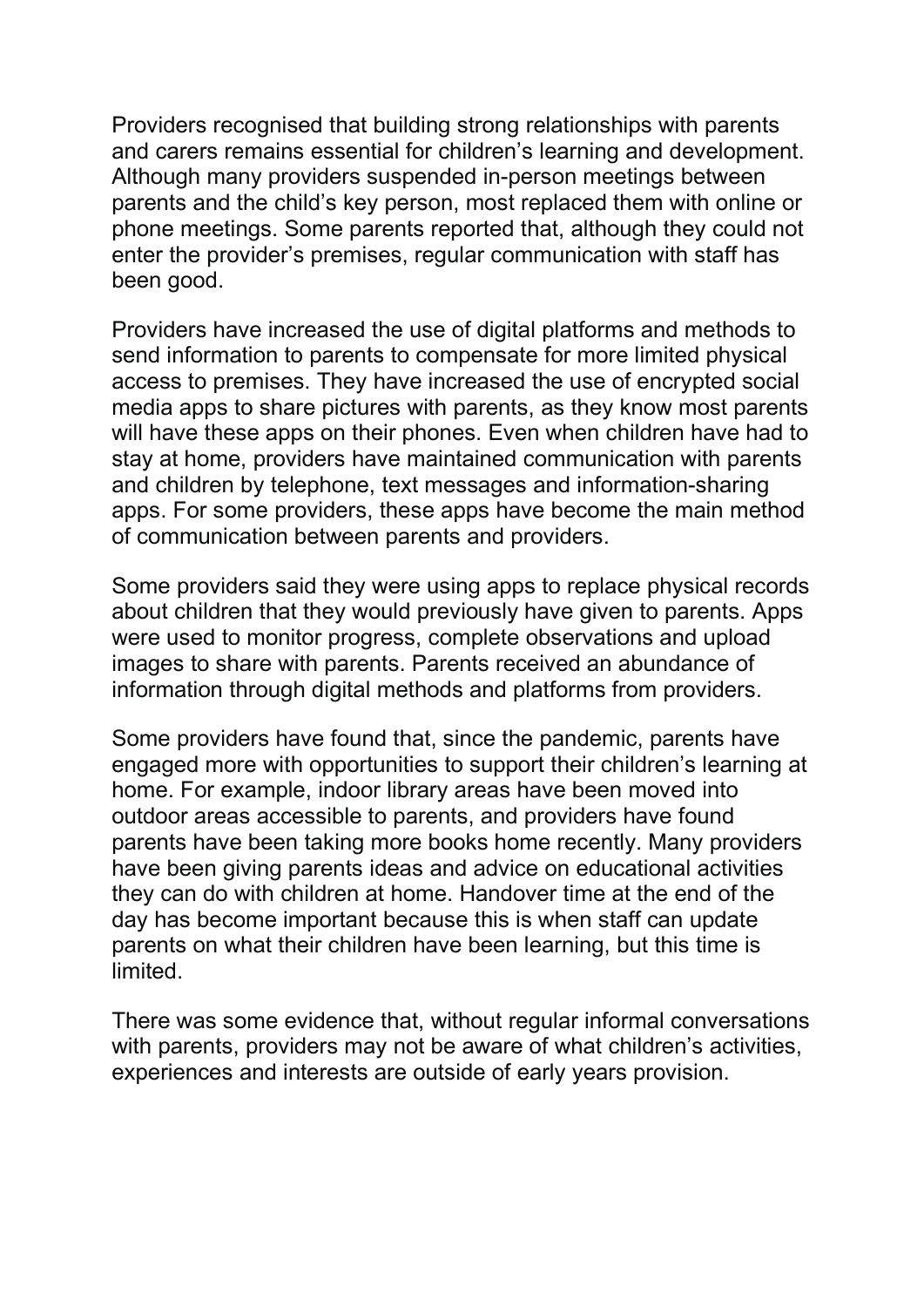# Suitability of staff

## Quality of staff and staff recruitment

Providers were still struggling to retain high-quality staff. Some wellqualified and experienced staff moved to different jobs during the pandemic and providers said they were now struggling to recruit quality staff to replace them. This resulted in a lack of skilled early years practitioners in some providers. Many providers were taking on apprentices, who required training and support, while staff were also helping children's learning and development, which was an added demand.

Staff shortages were affecting the quality of teaching and implementation of catch-up strategies. Having fewer staff on site could also result in behaviour management issues. In most providers, managers have had to step in to cover staff shortages. Newly qualified staff have had less work experience and so have more limited knowledge and skills.

## Staff training

Throughout the pandemic, many providers have been encouraging staff to complete online training. This included training on safeguarding, helping children with speech and language development, and specific pedagogical approaches. Managers and staff have also recognised the need for training on children's mental health. However, it was unclear how effective online training has been in developing good practice. Staff reported that they have missed face-to-face training, and especially the opportunity to challenge their own knowledge and interpretation of what they've been taught in an online course.

Some good providers were able to put online training into practice. For example, a few providers have trained experienced staff in some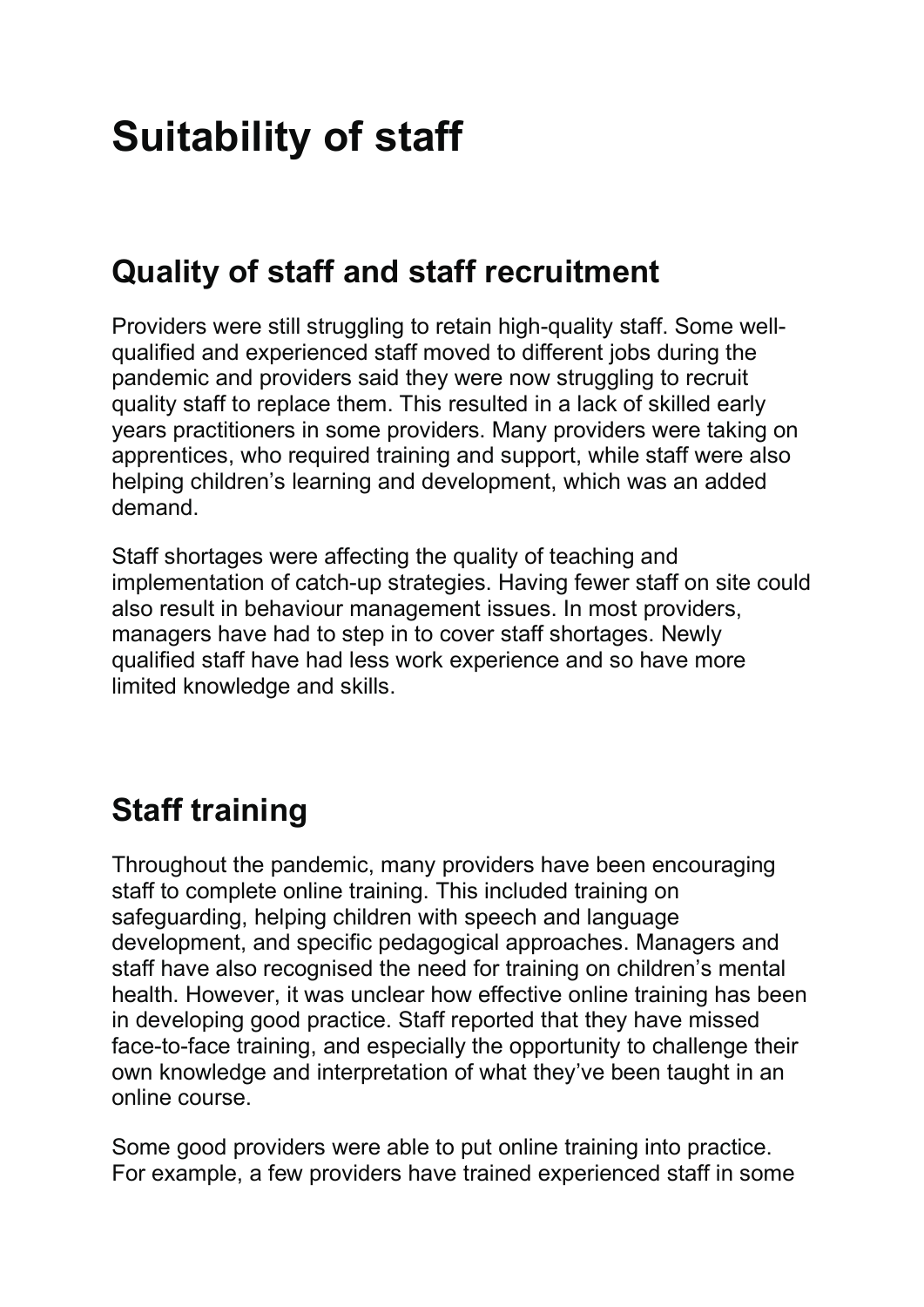speech and language therapeutic strategies. This was reported as being effective. However, there was also an acknowledgement that, as staff were not speech and language professionals, these strategies might not be implemented correctly or consistently. They may therefore have more limited benefits for children's speech and language development.

Newly qualified staff have had more limited work experience opportunities and so may not have the skill set and knowledge required to implement good-quality learning and development.

# Providers' sustainability

Providers have been concerned about their businesses being viable and sustainable. Between September 2021 and February 2022, 64 childminders completed the Ofsted post-resignation survey. Of these, 23% cited COVID-19 as the reason for closing.

## Number of spaces and number of children on roll

In a few providers, the number of children on roll has increased. This has had an impact on ratios for providers that have been unable to recruit more staff.

In some early years provision, the number of children on roll has decreased. Some children who were due to transition to primary school have not returned for their last few weeks or months. Some parents have reduced the hours their children attend because they are working from home more regularly during the pandemic. There has also been a decrease in parents accessing childcare and education funding, but we were told of signs that this is beginning to recover.